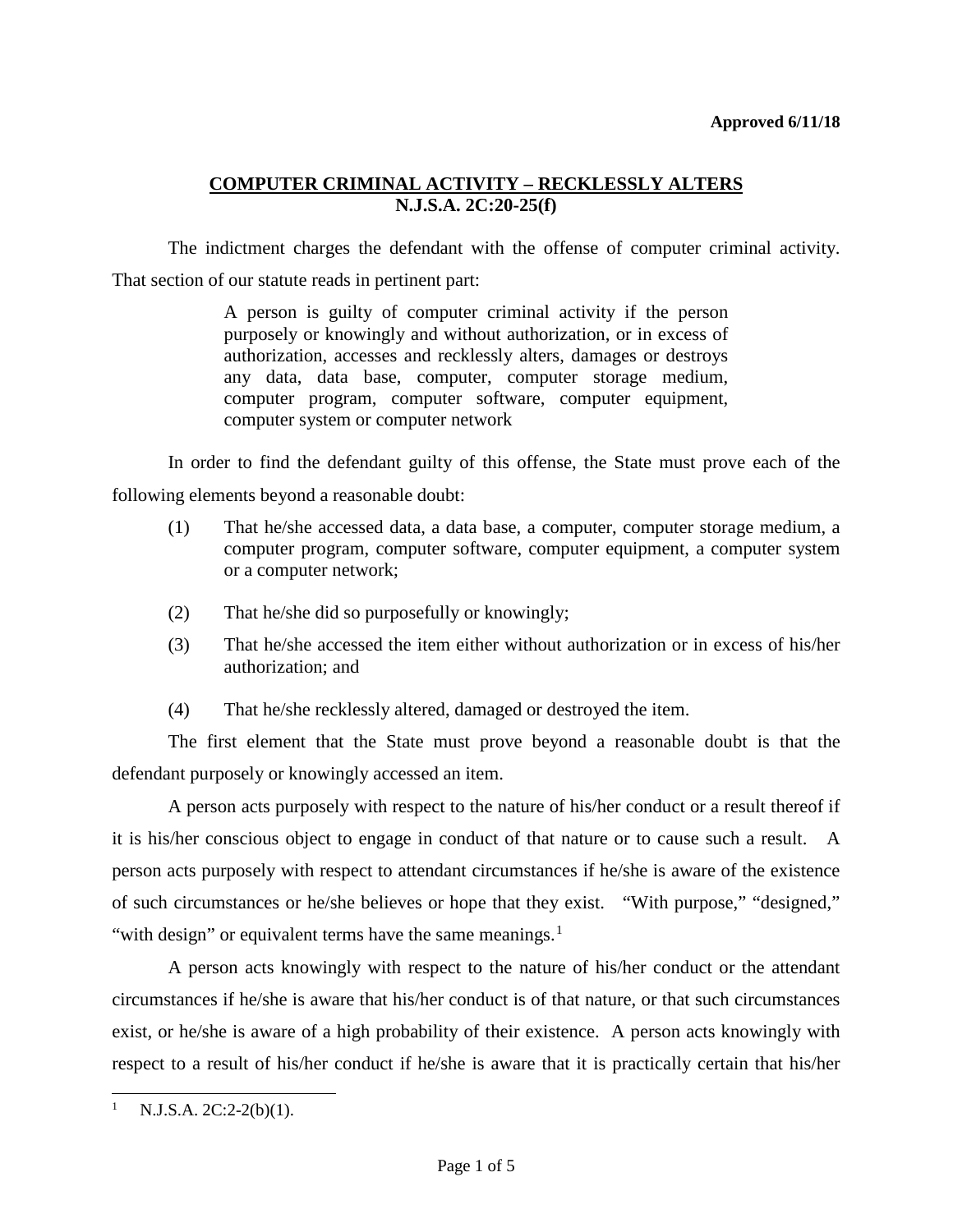conduct will cause such a result. "Knowing," "with knowledge or equivalent terms have the same meaning.<sup>[2](#page-1-0)</sup>

Purpose and knowledge are conditions of the mind which cannot be seen and can only be determined by inferences from conduct, words or acts. A state of mind is rarely susceptible of direct proof, but must ordinarily be inferred from the facts. Therefore, it is not necessary, members of the jury, that the State produce witnesses to testify that an accused said he/she had a certain state of mind when he/she engaged in a particular act. It is within your power to find that such proof has been furnished beyond a reasonable doubt by inference which may arise from the nature of his/her acts and his/her conduct, and from all he/she said and did at the particular time and place, and from all of the surrounding circumstances.

"Access" means to instruct, communicate with, store data in, retrieve data from, or otherwise make use of any resources of a computer, computer storage medium, computer system, or computer network.<sup>[3](#page-1-1)</sup>

The second element that the State must prove beyond a reasonable doubt is that the item accessed was [**CHOOSE APPROPRIATE]** data, a data base, a computer, storage medium, a computer program, computer software, computer equipment, a computer system, or a computer network.

# [**CHOOSE APPROPRIATE]**

"Data" means information, facts, concepts, or instructions contained in a computer, computer storage medium, computer system, or computer network. It shall also include, but not be limited to, any alphanumeric, hexadecimal, octal or binary code.<sup>[4](#page-1-2)</sup>

"Data base" means a collection of data.<sup>[5](#page-1-3)</sup>

"Computer program" means a series of instructions or statements executable on a computer, which directs the computer system in a manner to produce a desired result.<sup>[6](#page-1-4)</sup>

"Computer software" means a set of computer programs, data, procedures, and associated documentation concerned with the operation of a computer system.<sup>[7](#page-1-5)</sup>

l

<span id="page-1-5"></span><span id="page-1-0"></span><sup>&</sup>lt;sup>2</sup> N.J.S.A. 2C:2-2(b)(2).<br><sup>3</sup> N.J.S.A. 2C:20. 23(e)

<span id="page-1-2"></span><span id="page-1-1"></span><sup>&</sup>lt;sup>3</sup> N.J.S.A. 2C:20-23(a).<br><sup>4</sup> N.J.S.A. 2C:20-23(h).<br><sup>5</sup> N.J.S.A. 2C:20-23(i).<br><sup>6</sup> N.J.S.A. 2C:20-23(e).

<span id="page-1-3"></span>

<span id="page-1-4"></span>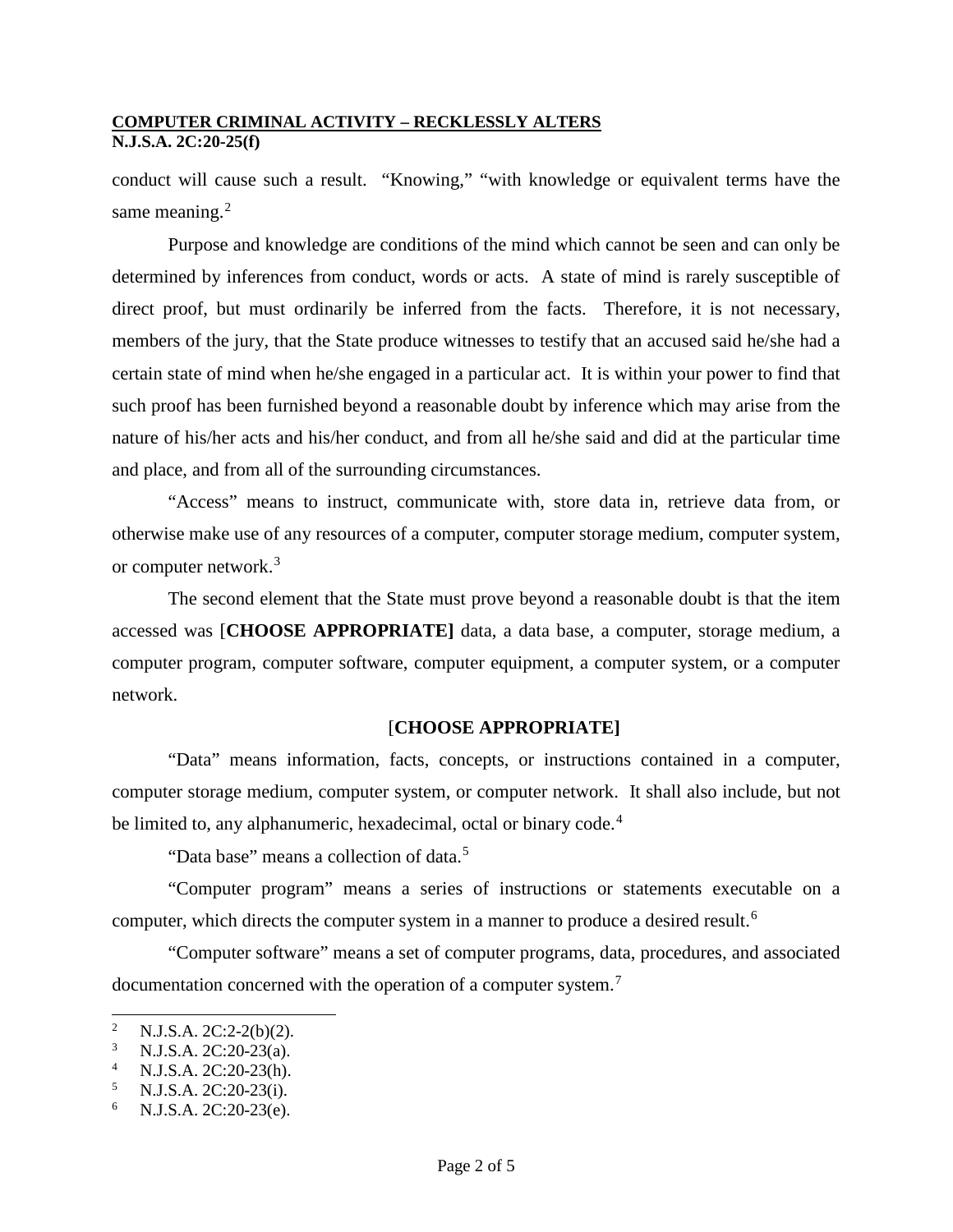"Computer equipment" means any equipment or devices, including all input, output, processing, storage, software, or communication facilities, intended to interface with the computer.[8](#page-2-0)

"Computer" means an electronic, magnetic, optical, electrochemical or other high speed data processing device or another similar device capable of executing a computer program, including arithmetic, logic, memory, data storage or input-output operations and includes all computer equipment connected to such a device, computer system or computer network, but shall not include an automated typewriter or typesetter or a portable, hand-held calculator.<sup>[9](#page-2-1)</sup>

"Computer system" means a set of interconnected computer equipment intended to operate as a cohesive system.<sup>[10](#page-2-2)</sup>

"Computer network" means the interconnection of communication lines, including microwave or other means of electronic communications, with a computer through remote terminals, or a complex consisting of two or more interconnected computers, and shall include the Internet. $^{11}$  $^{11}$  $^{11}$ 

# [**RESUME CHARGE]**

The third element that the State has to prove beyond a reasonable doubt is that the defendant accessed the item without authorization or in excess of his/her authorization.

I have already explained the meaning of "access" to you.

"Authorization" means permission, authority or consent given by a person who possesses lawful authority to grant such permission, authority or consent to another person to access, operate, use, obtain, take, copy, alter, damage or destroy a computer, computer network, computer system, computer equipment, computer software, computer program, computer storage medium, or data. An actor has authorization of a reasonable person would believe that the act was authorized.<sup>[12](#page-2-4)</sup>

-

<span id="page-2-0"></span><sup>7</sup> N.J.S.A. 2C:20-23(f).<br>
<sup>8</sup> N.J.S.A. 2C:20-23(c).<br>
<sup>9</sup> N.J.S.A. 2C:20-23(g).<br>
<sup>10</sup> N.J.S.A. 2C:20-23(d).<br>
<sup>11</sup> N.J.S.A. 2C:20-23(d).<br>
<sup>12</sup> N.J.S.A. 2C:20-23(q).

<span id="page-2-1"></span>

<span id="page-2-2"></span>

<span id="page-2-3"></span>

<span id="page-2-4"></span>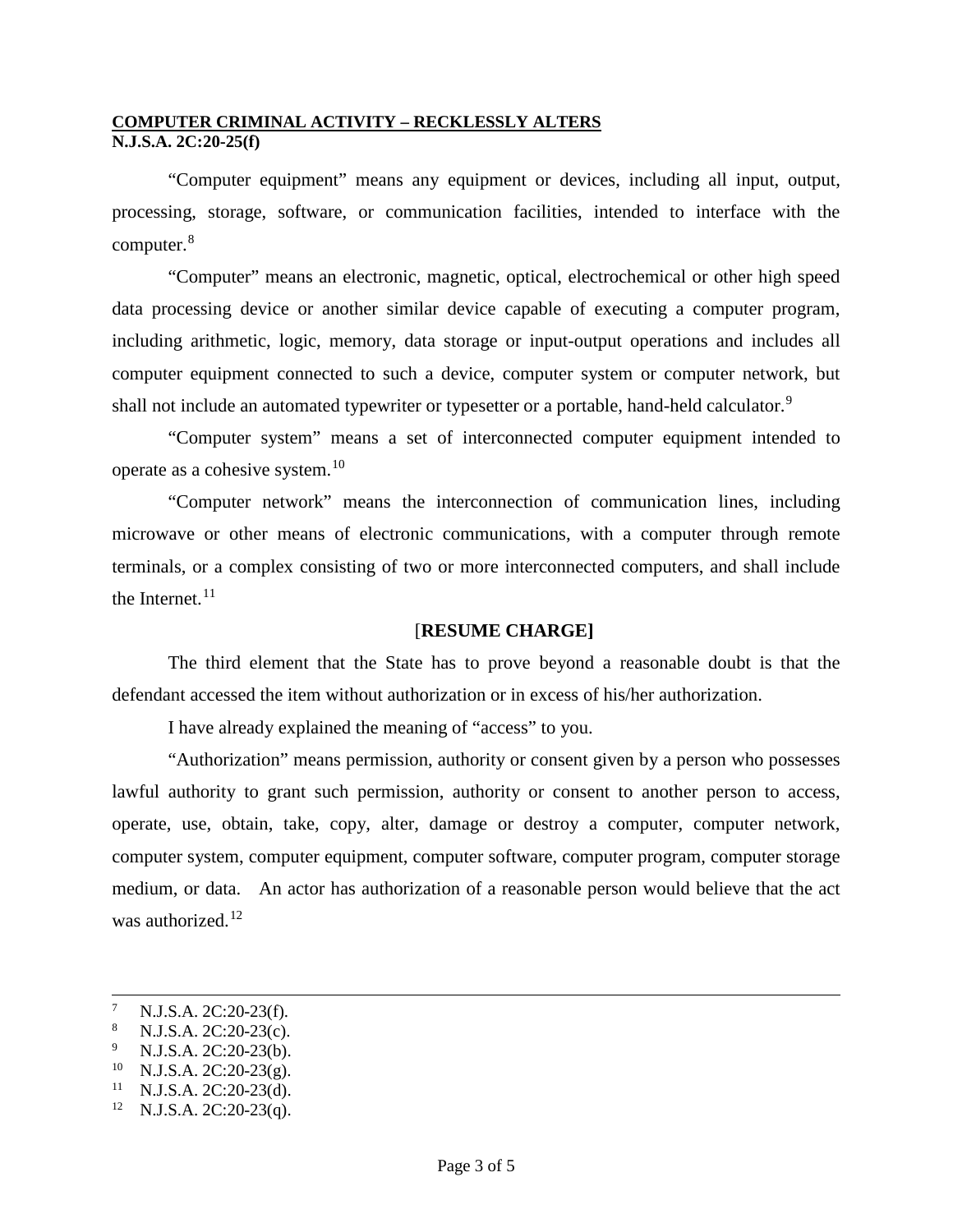The fourth element that the State must prove beyond a reasonable doubt is that the defendant recklessly altered, damaged, or destroyed the [**CHOOSE APPROPRIATE]** data, a data base, a computer, storage medium, a computer program, computer software, computer equipment, a computer system, or a computer network.

A person acts recklessly with respect to a material element of an offense when he or she consciously disregards a substantial and unjustifiable risk that the material element exists or will result from his or her conduct. The risk must be of such a nature and degree that, considering the nature and purpose of the actor's conduct and the circumstances known to him/her, its disregard involves a gross deviation from the standard of conduct that a reasonable person would observe in the actor's situation. "Recklessness," "with recklessness" or equivalent terms have the same meaning.

A state of mind is rarely susceptible of direct proof, but must ordinarily be inferred from the facts. Therefore, it is not necessary, members of the jury, that the State produce witnesses to testify that an accused said he/she had a certain state of mind when he/she engaged in a particular act. It is within your power to find that such proof has been furnished beyond a reasonable doubt by inference which may arise from the nature of his/her acts and his/her conduct, and from all he/she said and did at the particular time and place, and from all of the surrounding circumstances.

If after a consideration of all the evidence you find that the State has failed to prove any element of the offense beyond a reasonable doubt, you must find the defendant not guilty.

If, however, after a consideration of all the evidence you are convinced beyond a reasonable doubt that the State has proven every element beyond a reasonable doubt, then you must find the defendant guilty.

# [**CHARGE AS TO VALUE**]

If you find that the State has proven every element of the offense beyond a reasonable doubt, then you must go on to determine the value of the damage.

The State must prove the amount of the property beyond a reasonable doubt. If you find the defendant guilty of the offense, then you must indicate whether you find the value of the damage exceeded \$5,000.